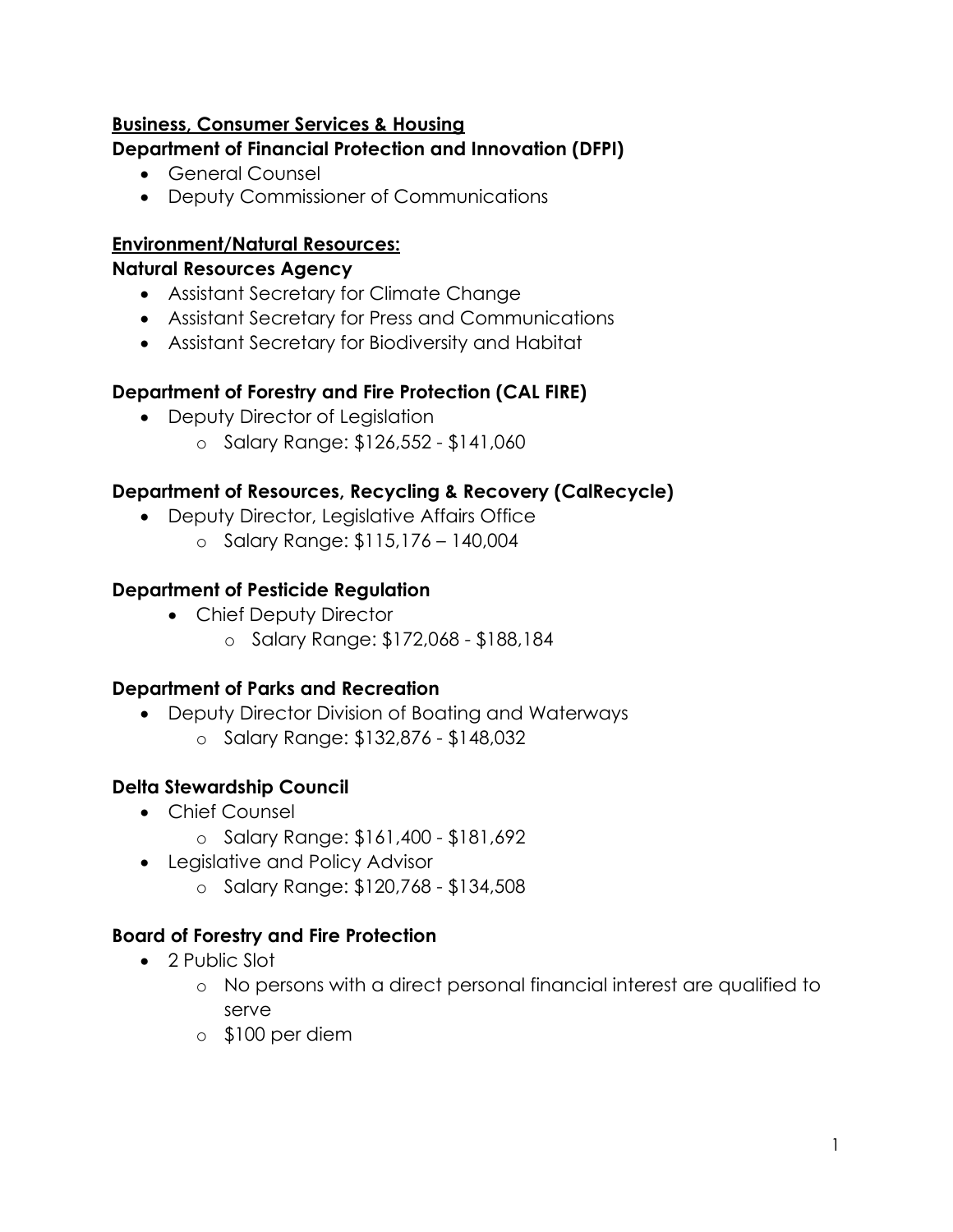# **Central Coast Regional Water Quality Control Board**

- 3 vacancies
	- o To be eligible, not more than 10% of a person's joint income can come from an entity which has been issued a discharge permit by the Board.
	- o \$250 per diem

# **North Coast Regional Water Quality Control Board**

- 3 vacancies
	- o To be eligible not more than 10% of a person's joint income can come from an entity which has been issued a discharge permit by the Board.
	- o \$250 per diem

# **Regional Water Quality Control Board, Lahontan Region**

- 2 vacancies
	- o To be eligible not more than 10% of a person's joint income can come from an entity which has been issued a discharge permit by the Board.
	- o \$250 per diem

# **Boating and Waterways Commission**

- Private Marina Owner Slot
	- o Must be an owner or operator of a private small boat harbor
	- o \$100 per diem

# **State Mining and Geology Board**

- Must be a representative of a local government with background and experience in urban planning
	- o \$100 per diem

# **Health & Human Services**

# **Department of Public Health**

- o Assistant Deputy Director, Office of Communications
- o Salary Range: \$120,768 \$134,508

# **Transportation:**

# **Department of Transportation**

- Deputy Inspector General for Diversity and Small Business Development
	- o Salary Range: \$136,212 \$151,728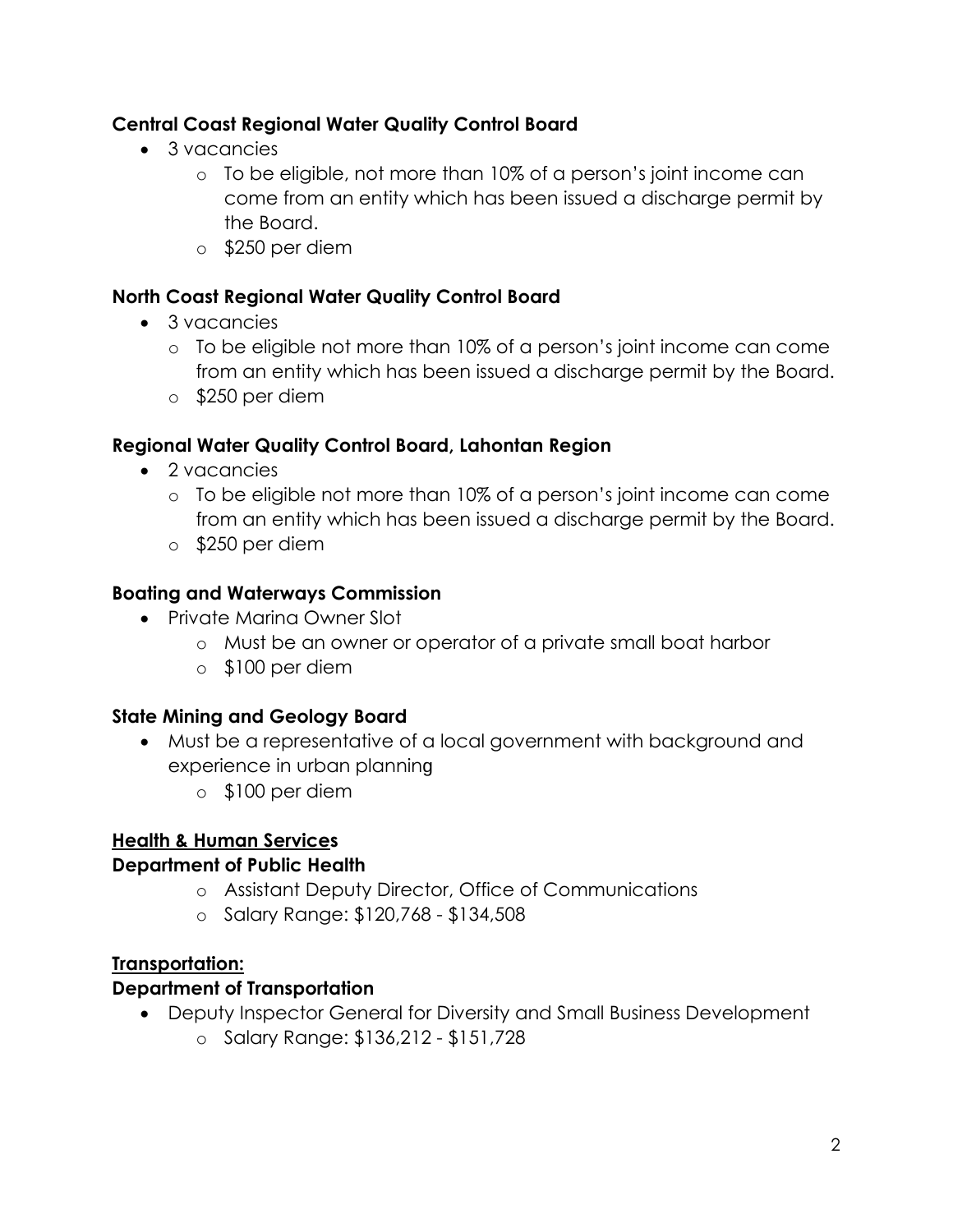# **Government Operations:**

## **Government Operations Agency**

- Undersecretary
	- $\circ$  \$200,628
- State Chief Equity Officer
	- o Salary Range: \$147,540 \$164,328

# **Department of General Services**

- Chief Counsel
	- o Salary Range: \$172,068 \$191,688

# **Governor's Office of Emergency Services**

- Chief Counsel
	- $\circ$  \$182,376 \$208,440

# **Labor:**

# **Division of Labor Standards and Enforcement**

- Chief Counsel
	- o 161,400 \$179,832

# **Labor & Workforce Development Agency**

- Deputy Secretary of Innovation and Technology
	- $\circ$  \$157,848 \$175,848

# **Fraud Assessment Commission**

- Labor Slot
	- o Must be a representative of organized labor
	- o \$100 per diem

# **Consumer Protection Boards:**

# **Acupuncture Board**

- Public Slot
	- o \$100 Per Diem

# **Athletic Commission**

- Public Slot
	- o \$100 Per Diem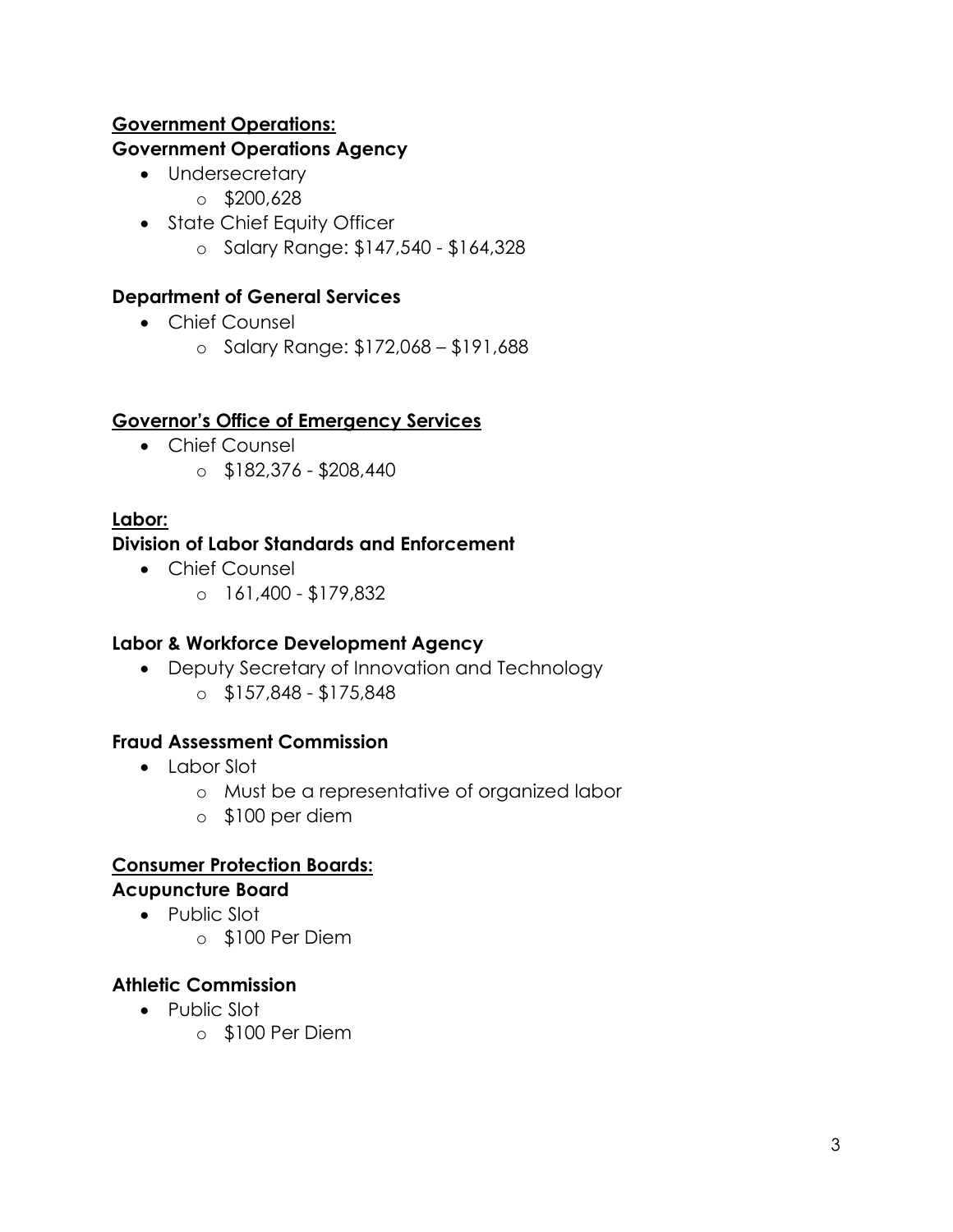## **Barbering and Cosmetology**

- Public Slot
	- o \$100 per Diem
- Licensee
	- o Must be a licensed electrologist
- Licensee
	- o Must be a licensed manicurist

#### **Chiropractic Examiners**

- Licensee
	- o Must be a licensed chiropractor

#### **Dental Board**

- Licensee
	- o Must be a licensed dentist

### **Dental Hygiene Board of CA**

- Licensee
	- o Must be a licensed dental hygienist

#### **Medical Board of California**

- Licensee
	- o Must be part-time faculty

#### **Naturopathic Medicine Committee**

- Licensee
	- o \$100 per diem
- Licensee
	- o Must be a licensed Physician/Surgeon
	- o \$100 per diem

#### **Board of Registered Nursing**

- Licensee
	- o Must directly work with patients
	- o \$100 per diem
- Licensee
	- o Must be an advanced practice care nurse
	- o \$100 per diem
- Public Slot
	- o \$100 per diem